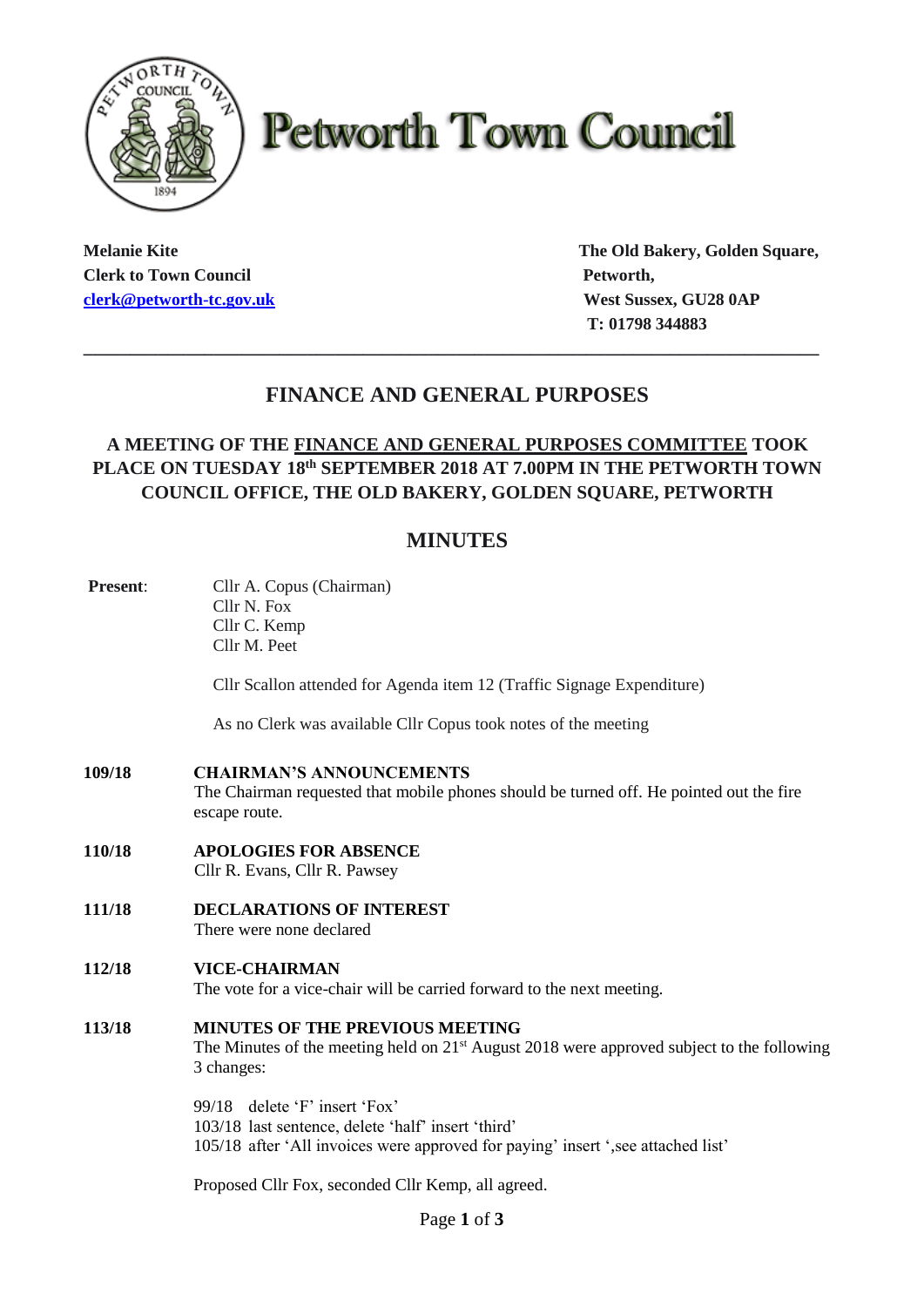#### **114/18 MATTERS ARISING FROM THE MINUTES**

Cllrs Copus and Fox reported that, together with Cllr Scallon, they had had a very useful meeting with Sylvia Beaufoy Youth Centre representatives who now better understood Council's policy on making grants.

In order to progress a formal evaluation of the Clerk's job, Cllr Copus undertook to contact Trevor Leggo of SSALC to obtain guidance.

The expenditure breakdown provided by Flude was reviewed. The Clerk was asked to find out from them when they believed the external windows to have last been cleaned.

#### **115/18 PUBLIC PARTICIPATION SESSION**

No members of the public were present.

#### **116/18 ELECTRONIC PAYMENTS**

Cllr Kemp and Cllr Fox agreed the August bank statement of payment transactions as correct against the suppliers' invoices.

#### **117/18 AUGUST 2018 ACCOUNTS**

Noted that amendments to cost codings and budget lines on the system had been made. Postings on some lines were queried and Cllr Copus will discuss these with the Clerk. Noted the Clerk is still in the process of querying the Station Road allotment water charges and will request that OS agree to take monthly readings for all allotment sites. Overall, at the five month stage spending is slightly under budget. The accounts are in a satisfactory state.

#### **118/18 BANK RECONCILATION AS AT END AUGUST 2018**

The bank statements reconciled as agreed and signed by Cllr Kemp.

### **119/18 INVOICES FOR APPROVAL**

All invoices were approved for paying, see attached list Proposed Cllr Copus, seconded Cllr Peet, all agreed.

#### **120/18 TRAFFIC SIGNAGE EXPENDITURE**

Cllr Scallon presented the amended Car Park signage proposals which had been agreed by the Traffic Working Group. He was asked to present these to the Petworth Vision group for their support. It was agreed to spend an initial £150 on consultancy/design work and a further £1013 on production and installation of the new signs Proposed by Cllr Kemp, seconded by Cllr Fox, all in favour.

Further agreed to spend £250 on consultancy/design work for HGV signage. Proposed Cllr Copus, seconded Cllr Kemp, all in favour

**121/18 FARMER'S MARKET RECEIPTS**

The position at  $7<sup>th</sup>$  September was reviewed and it was noted that 2 stallholders are in arrears.

## **122/18 TO APPROVE THE PURCHASE OF:**

Grit bins – Cllr Copus presented the recommendations from OS Committee for the acquisition of 3 bins (2 x 400l and 1 x 800l) for the Hampers Green area and 1 x 400l bin near to the Station Road bus shelter. Agreed to spend £916 for these bins subject to WSCC Highways approving the locations which Cllr Copus will request. Proposed Cllr Copus, seconded Cllr Peet, all in favour

Window in Midhurst Road bus shelter – Agreed the £534.90 for the clear, anti-graffiti panel in the Midhurst Road bus shelter. Proposed Cllr Copus, seconded Cllr Peet, all in favour